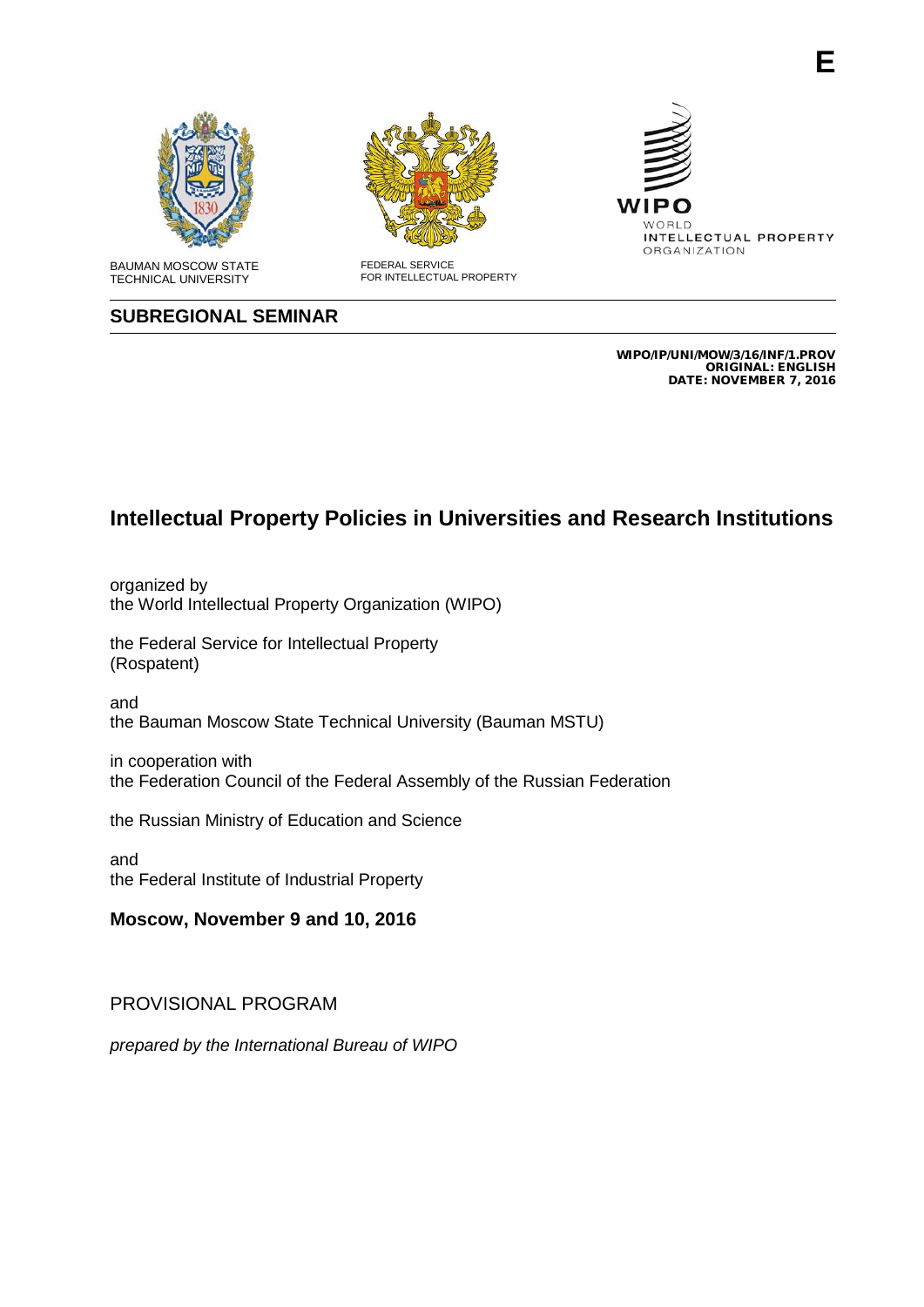## Wednesday, November 9, 2016

| $10.00 - 10.15$ | Registration |
|-----------------|--------------|
|-----------------|--------------|

### 10.15 – 10.45 **OPENING SESSION**

Welcome addresses by:

|                 |                     | Mr. Anatoly Alexandrov, Rector, Bauman Moscow State Technical<br>University (Bauman MSTU), Moscow<br>Chairman of the Federation Council of the Federal Assembly of the<br>Russian Federation, to be confirmed (tbc)<br>The representative of the Ministry of Education and Science of the<br>Russian Federation, Moscow, tbc<br>Mr. Grigory Ivliev, Director General, Federal Service for Intellectual<br>Property (Rospatent), tbc<br>Mr. Michal Svantner, Director, Department for Transition and<br>Developed Countries (TDC), World Intellectual Property<br>Organization (WIPO), Geneva |
|-----------------|---------------------|----------------------------------------------------------------------------------------------------------------------------------------------------------------------------------------------------------------------------------------------------------------------------------------------------------------------------------------------------------------------------------------------------------------------------------------------------------------------------------------------------------------------------------------------------------------------------------------------|
| $10.45 - 11.05$ | Topic 1             | Current Situation of Intellectual Property (IP) Policies in<br>the Universities of the Russian Federation                                                                                                                                                                                                                                                                                                                                                                                                                                                                                    |
|                 | Speaker:            | Mr. Sergey Matveev, Deputy Director, Department for<br>Science and Technology, Ministry of Education and<br>Science of the Russian Federation, Moscow, tbc                                                                                                                                                                                                                                                                                                                                                                                                                                   |
| $11.05 - 11.40$ | Topic 2             | Use of IP Policies at Universities and Research<br>Institutions in Israel, Lessons Learned                                                                                                                                                                                                                                                                                                                                                                                                                                                                                                   |
|                 | Speaker:            | Ms. Hagit Messer-Yaron, Professor, Tel Aviv<br>University, Tel Aviv, Israel                                                                                                                                                                                                                                                                                                                                                                                                                                                                                                                  |
| $11.40 - 12.00$ | Topic 3             | Creating IP Management in the Russian Scientific<br>Organizations                                                                                                                                                                                                                                                                                                                                                                                                                                                                                                                            |
|                 | Speaker:            | Mr. Oleg Strelkov, Chief Adviser, Federal Agency for<br>Scientific Organizations (FASO Russia), tbc                                                                                                                                                                                                                                                                                                                                                                                                                                                                                          |
| $12.00 - 12.15$ | <b>Coffee Break</b> |                                                                                                                                                                                                                                                                                                                                                                                                                                                                                                                                                                                              |
| $12.15 - 12.35$ | Topic 4             | IP Department at Bauman University, Role in<br>Promoting the IP in the Russian Federation                                                                                                                                                                                                                                                                                                                                                                                                                                                                                                    |
|                 | Speaker:            | Mr. Boris Korobets, Head, Scientific and Education<br>Center IP Management and Innovative<br>Entrepreneurship, Bauman MSTU, Moscow                                                                                                                                                                                                                                                                                                                                                                                                                                                           |
| $12.35 - 12.55$ | Topic 5             | WIPO Capacity Building Activities in Countries in<br>Transition                                                                                                                                                                                                                                                                                                                                                                                                                                                                                                                              |
|                 | Speaker:            | Mr. Michal Svantner                                                                                                                                                                                                                                                                                                                                                                                                                                                                                                                                                                          |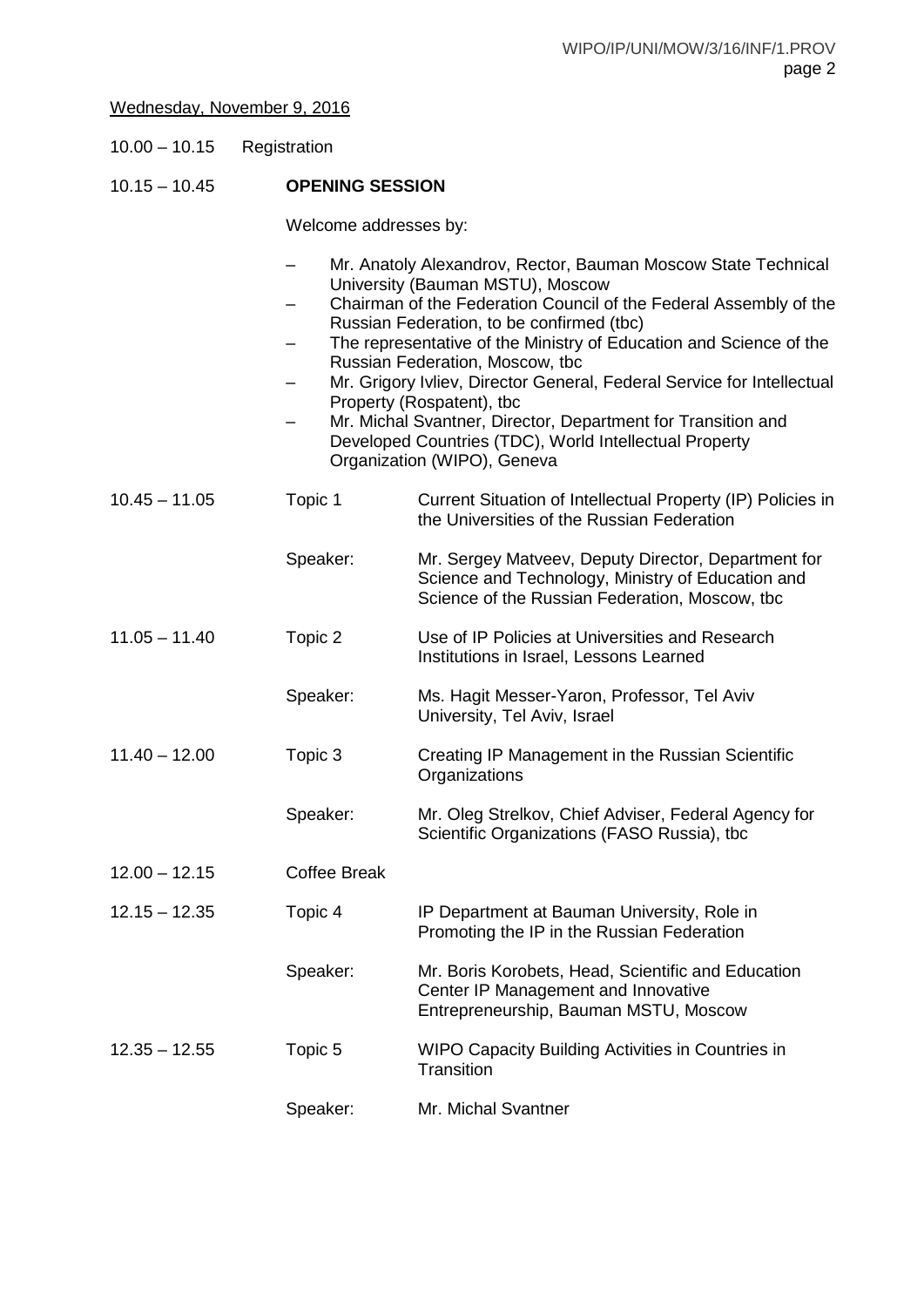| $12.55 - 13.15$ | Topic 6             | Support for Development of IP Policies at Universities<br>and Research Institutions by Rospatent                                                                                                     |
|-----------------|---------------------|------------------------------------------------------------------------------------------------------------------------------------------------------------------------------------------------------|
|                 | Speaker:            | Ms. Yulia Vasileva, Associate Professor, Department<br>of Innovation Management and Intellectual Property<br><b>Commercialization RGAIS, Moscow</b>                                                  |
| $13.15 - 13.35$ | Topic 7             | Sharing Experience on the Development of IP Policy in<br>the Lomonosov Moscow State University (topic to be<br>confirmed)                                                                            |
|                 | Speaker:            | Mr. Alexy Odinkov, Director, Technology Transfer<br>Center, the Lomonosov Moscow State University, tbc                                                                                               |
| $13.35 - 14.35$ | <b>Lunch Break</b>  |                                                                                                                                                                                                      |
| $14.35 - 14.55$ | Topic 8             | Support for the Development of IP Policies at<br>Universities and Research Institutions, and<br>Presentation of the Development of WIPO Website                                                      |
|                 | Speaker:            | Mr. Mohammad Alhabbal, Consultant, TDC, WIPO,<br>Geneva                                                                                                                                              |
| $14.55 - 15.15$ | Topic 9             | <b>Practical Recommendations for the Commercialization</b><br>of Intellectual Property through the Establishment of<br>Subsidiaries for Employees of Educational and<br><b>Research Institutions</b> |
|                 | Speaker:            | Mr. Anton Pushkov, Managing partner, Intellectual<br>Property Center "Skolkovo", Moscow                                                                                                              |
| $15.15 - 15.35$ | Topic 10            | Genesis of IP Policy in the Russian Universities                                                                                                                                                     |
|                 | Speaker:            | Ms. Olga Vidyakina, PhD, LL.M., Head, IP Service,<br>Transneft Company, Visiting Professor, RGAIS,<br><b>Moscow</b>                                                                                  |
| $15.35 - 15.55$ | Topic 11            | Organizational Activities on IP Management at Russian<br>Academy of Science (RAS), Institute of Problems of<br>Chemical Physics (IPCP) of RAS                                                        |
|                 | Speakers:           | Ms. Valentina Bagarova, Chief Specialist, Innovation<br>and Experts Department, IPCP, RAS, Moscow                                                                                                    |
|                 |                     | Ms. Nina Litvinova, Chief, Patent Department<br>Problems of Chemical Physics RAS, Moscow                                                                                                             |
| $15.55 - 16.15$ | <b>Coffee Break</b> |                                                                                                                                                                                                      |